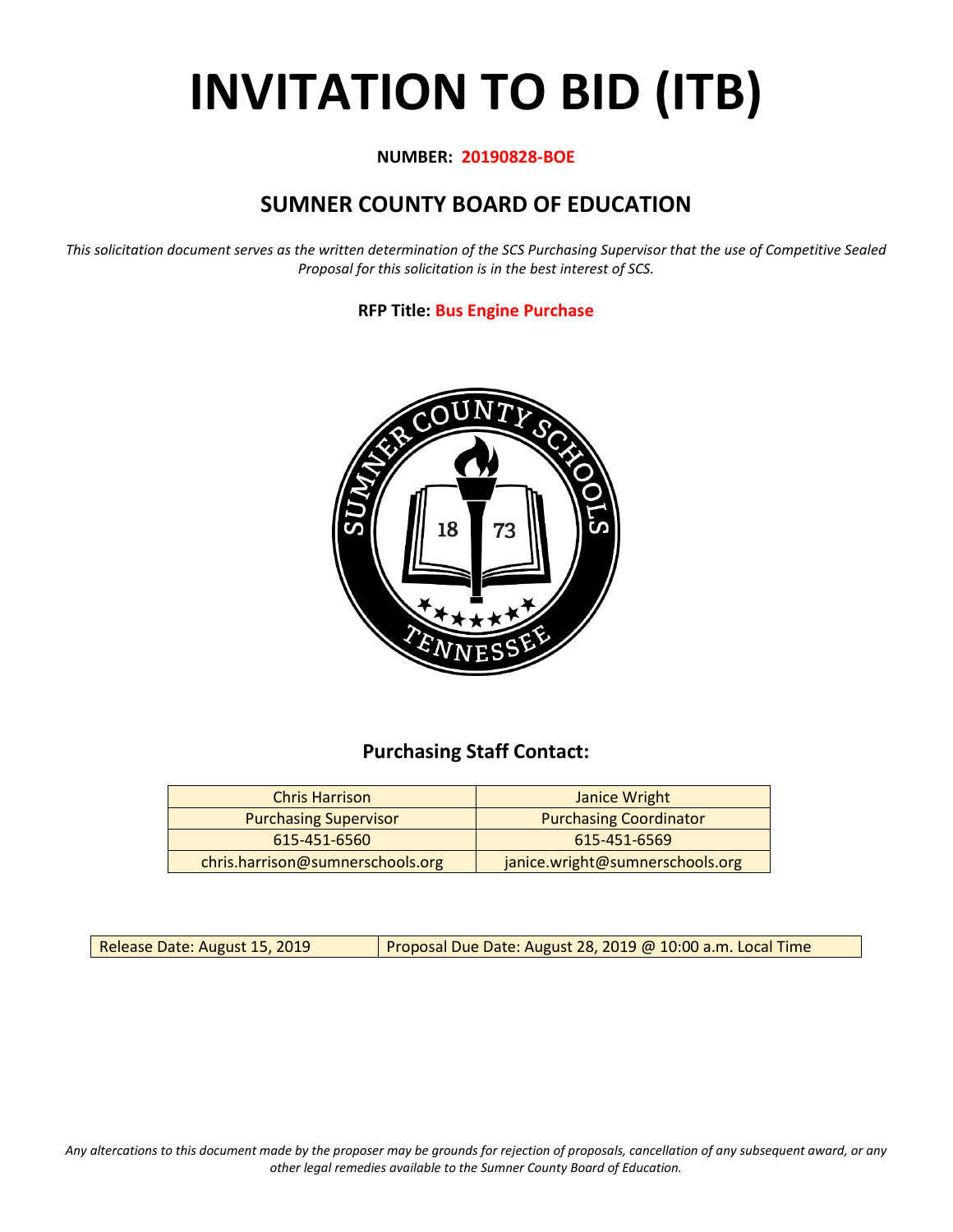## **NOTICE TO PROPOSERS**

There may be one or more amendments to this ITB. In order to receive communication for any such amendments issued specifically to this ITB, the proposer must provide the information requested below to the Sumner County Board of Education (SCS) Purchasing Department. The information may be sent by email to: Chris Harrison, Purchasing Supervisor, chris.harrison@sumnerschools.org. SCS will send amendments only to those proposers which complete and return this information in a timely manner.

| <b>ITB Number:</b>      | 20190828-BOE Bus Engine Purchase                                                                                    |
|-------------------------|---------------------------------------------------------------------------------------------------------------------|
| Company Name:           |                                                                                                                     |
| <b>Mailing Address:</b> |                                                                                                                     |
|                         |                                                                                                                     |
|                         |                                                                                                                     |
| <b>Phone Number:</b>    | <u> 1989 - Johann John Stoff, deutscher Stoffen und der Stoffen und der Stoffen und der Stoffen und der Stoffen</u> |
| <b>Contact Person:</b>  |                                                                                                                     |
| <b>Email Address:</b>   |                                                                                                                     |
|                         |                                                                                                                     |
| <b>Printed Name:</b>    |                                                                                                                     |
| Date:                   |                                                                                                                     |

Emailed amendments will be sent in a Microsoft Word (Office for Windows) or Portable Document Format (pdf) format. Any alterations to the document made by the proposer may be grounds for rejection of proposal, cancellation of any subsequent award or any other legal remedies available to SCS.

Amendments will also be posted on the SCS website **https://sumnerschools.org/index.php/current-bids-and-rfps** and attached to the solicitation listing as a PDF or WORD file. Check the particular solicitation on the Current Bids and RFPs webpage for any posted amendments.

By completing and returning this form, the Proposer has expressed its intent to provide a proposal for **20190828-BOE Bus Engine Purchase.**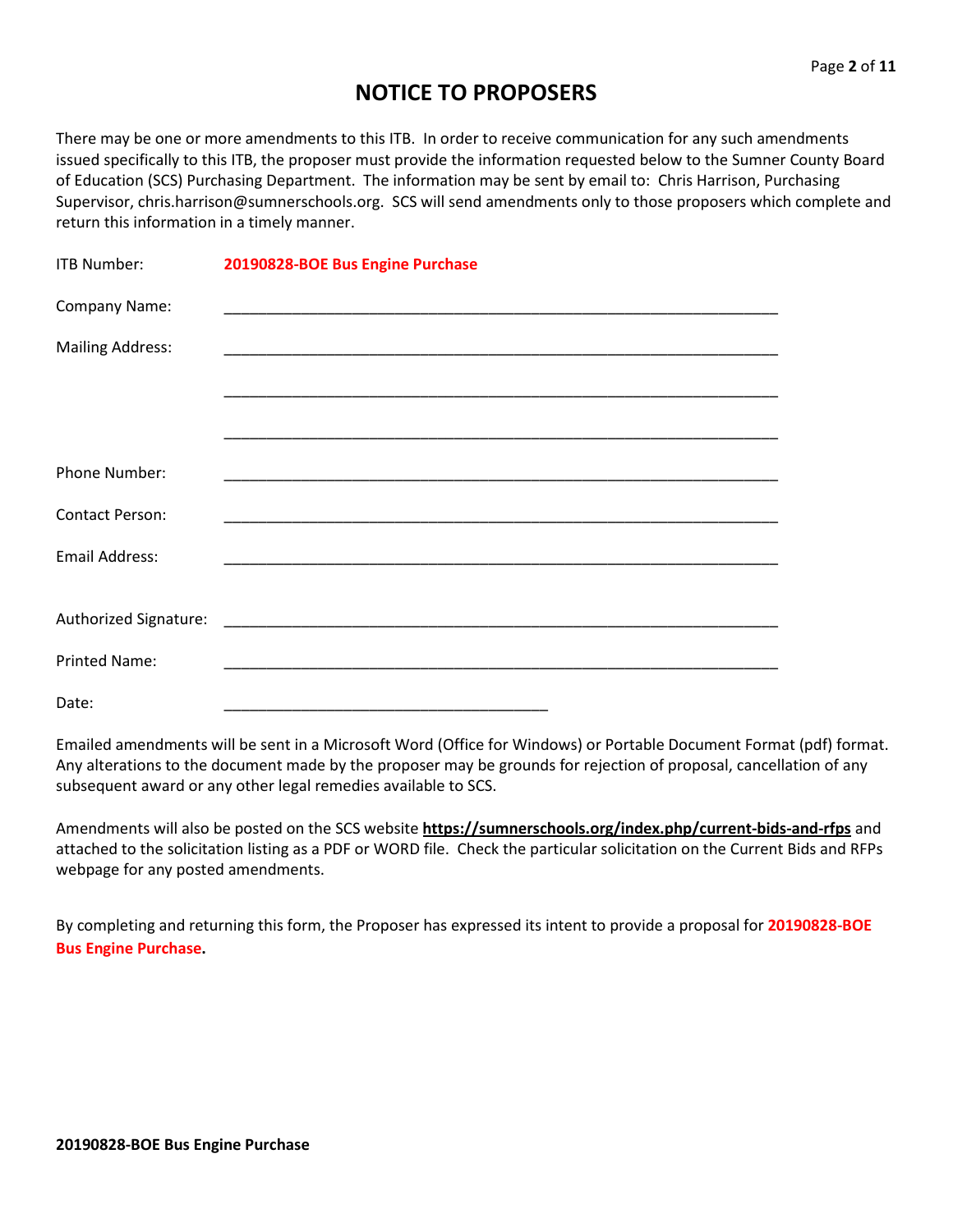## **TABLE OF CONTENTS**

- 1. Specification
- 2. Source Selection and Contract Award
- 3. Schedule of Events
- 4. Delivery of Proposals
- 5. Protests
- 6. New Vendors

#### 7. Attachments

- A. Bid Form/Certification
- B. IRS Form W9
- C. Attestation Re Personnel
- D. Standard Terms and Conditions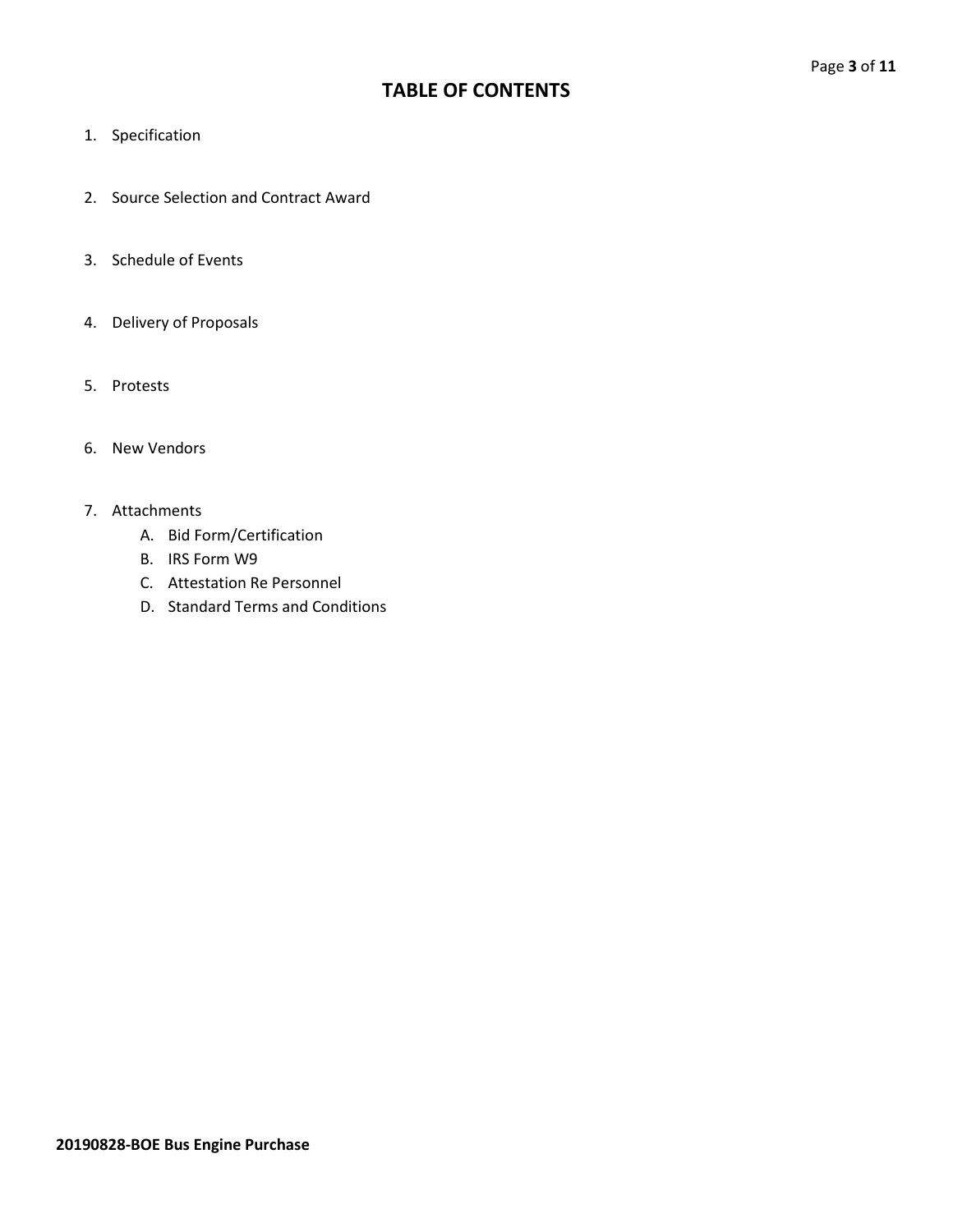#### 1. Specification

SCS is soliciting bids for the purchase of a new complete Cummins engine. SCS has pulled the old engine, and it is available for return to the Proposer, if applicable. The Proposer must include cost for delivery to the SCS Transportation garage located at 1500 Airport Road, Gallatin, TN 37066.

BLUE BIRD VIN# 1BAKDCPA88F254121 ENGINE SERIAL# 46780233

For questions related to this purchase, please contact Kevin Kepley @ 615-452-1520 or kevin.kepley@sumnerschools.org.

- 2. Source Selection and Contract Award
	- Award, if made, will be made to the proposer submitting the lowest cost proposal and whom is also determined to be Responsive.
		- o General Criteria to be determined "Responsive"
			- Does the proposal include all required information?
			- Does the proposal include completed attachment forms?
			- Was the proposal delivered on or before the stated deadline?
	- SCS reserves the right to reject any proposal that takes exception to the specifications unless prior approval is requested and granted by SCS.
	- Upon mutual agreement by both parties, SCS shall grant the right to extend the terms, conditions and prices of contract(s) awarded from this ITB to other Institutions (such as State, Local and/or Public Agencies) who express an interest in participating in any contract that results from this ITB. Each of the "piggyback" Institutions will issue their own purchasing documents for purchase of the goods/services. Proposer agrees that SCS shall bear no responsibility or liability for any agreements between Proposer and the other Institution(s) who desire to exercise this option.
- 3. Schedule of Events

| <b>RFP</b> Issued              | <b>August 15, 2019</b>                  |
|--------------------------------|-----------------------------------------|
| <b>RFP Submission DEADLINE</b> | August 28, 2019 @ 10:00 a.m. Local Time |

4. Delivery of Proposals

Sealed proposals will be accepted until **August 28, 2019 @ 10:00 a.m. Local Time**. Proposals received after that time will be deemed invalid. Vendors mailing proposal packages must allow sufficient time to ensure receipt of their package by the time specified. SCS shall not accept proposals via electronic transmission such as email, fax, etc. There will be no exceptions. Proposals will be opened and read aloud. The reading of the bids will begin at **10:00 a.m. Local Time**.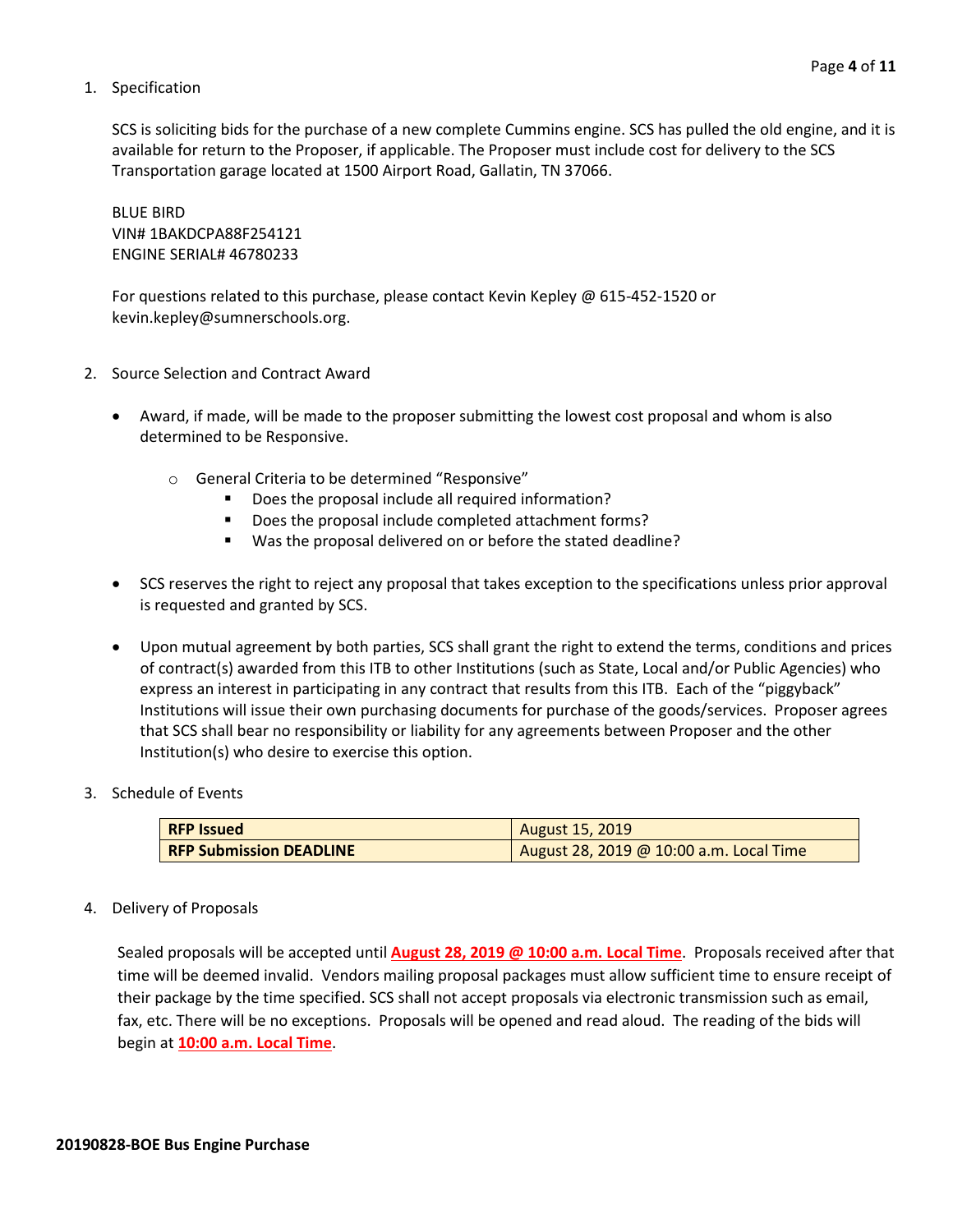Due to the nature of deliveries to the SCS Support Services Facility by carriers such as UPS, FedEx and such like; the proposal package will be accepted if the date and time on the delivery confirmation are indicated to be on or before the Proposal Deadline.

Page **5** of **11**

Delivery Address: Sumner County Board of Education Attn: Purchasing Supervisor 1500 Airport Road Gallatin, TN 37066

The package containing the proposal must be sealed and clearly marked on the outside of the package: **"20190828-BOE Bus Engine Purchase" DO NOT OPEN**

#### 5. Protests

In the event that any interested party finds any part of the listed specifications, terms or conditions to be discrepant, incomplete or otherwise questionable in any respect; it shall be the responsibility of the concerned party to notify the SCS Purchasing Office of such matters immediately upon receipt of the ITB. All notifications must be sent to the Purchasing Supervisor via email at [purchasing@sumnerschools.org.](mailto:purchasing@sumnerschools.org)

Any actual or prospective Proposer who is aggrieved in connection with the ITB or award of a contract may protest to the Purchasing Supervisor and/or the Sumner County Board of Education at its regularly scheduled meeting.

#### 6. New Vendors

- To comply with Internal Revenue Service requirements, all vendors who perform any type of service are required to have a current IRS Form W-9 on file with the SCS Finance Department. It is a mandatory requirement to complete the IRS Form W-9 (Attachment 1) included in this RFP.
- To comply with the Tennessee Lawful Employment Act (50-1-702 and 50-1-703), non-employees (individuals paid directly by the employer in exchange for the individual's labor or services) must have on file one (1) of the following documents:
	- o A valid Tennessee driver's license or photo identification;
	- $\circ$  A valid driver's license or photo identification from another state where the license requirements are at least as strict as those in Tennessee;
	- o A birth certificate issued by a U.S. state, jurisdiction or territory;
	- o A U.S. government issued certified birth certificate;
	- o A valid, unexpired U.S. passport;
	- o A U.S. certificate of birth abroad (DS-1350 or FS-545)
	- o A report of birth abroad of a U.S. citizen (FS-240);
	- o A certificate of citizenship (N560 or N561);
	- o A certificate of naturalization (N550, N570 or N578);
	- o A U.S citizen identification card (I-197 or I-179); or
	- $\circ$  Valid alien registration documentation or other proof of current immigration registration recognized by the United States Department of Homeland Security that contains the individual's complete legal name and current alien admission number or alien file number (or numbers if the individual has more than one number).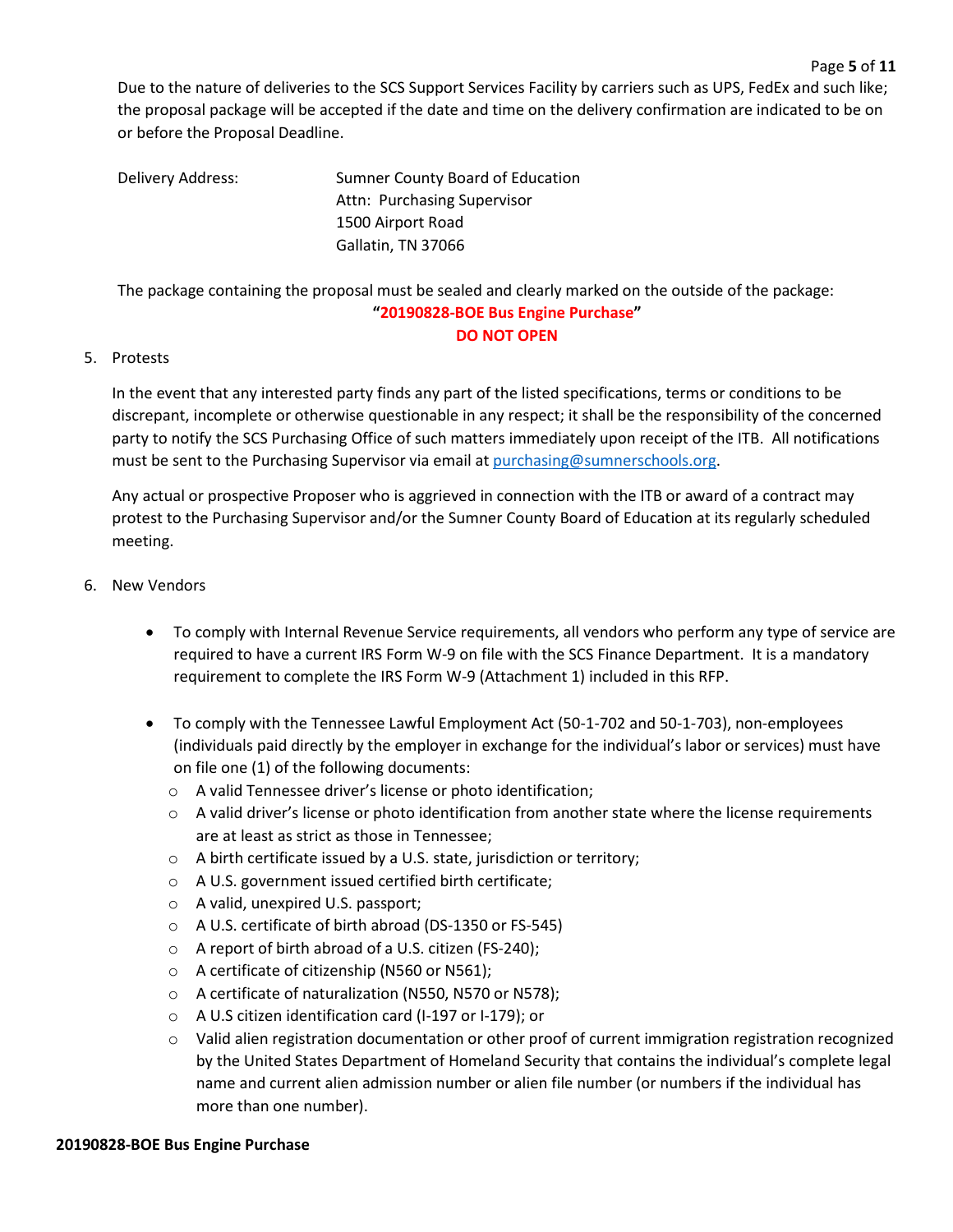

Attn: Purchasing Supervisor 1500 Airport Road Gallatin, TN 37066

Date\_\_\_\_\_\_\_\_\_\_\_\_\_\_\_\_\_\_\_\_\_\_\_\_\_\_\_\_

# **Bid Price \$\_\_\_\_\_\_\_\_\_\_\_\_\_\_\_\_\_\_\_\_\_\_\_\_\_\_**

By checking this box, Proposer agrees that SCS reserves the right to extend the terms, conditions and prices of this contract to other Institutions (such as State, Local and/or Public Agencies) who express an interest in participating in any contract that results from this ITB. Each of the piggyback Institutions will issue their own purchasing documents for the goods/service. Proposer agrees that SCS shall bear no responsibility or liability for any agreements between Proposer and the other Institution(s) who desire to exercise this option.

| <b>AUTHORIZED SIGNATURE:</b> |  |
|------------------------------|--|
| <b>PRINTED NAME:</b>         |  |
| TITLE:                       |  |
| <b>COMPANY NAME:</b>         |  |
| <b>PHONE:</b>                |  |
| <b>EMAIL</b>                 |  |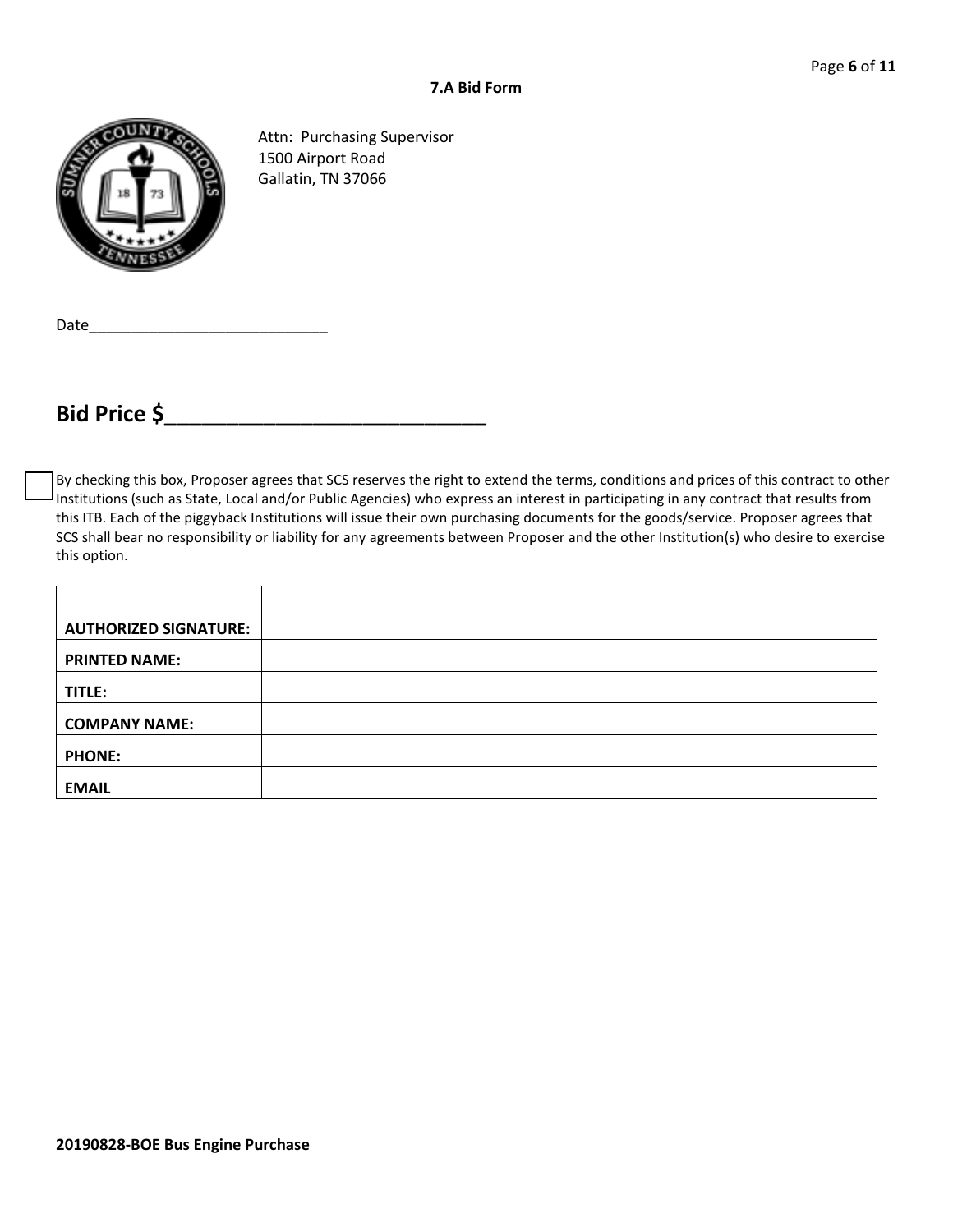#### 7.B IRS Form W9

| Form                                                                                                                                                                                                                                                                                                                                                                                                                                                                                                                                                                                                                                                                                      | (Rev. December 2014)<br>Internal Revenue Service                                                                                                                                                                                                                                                                                                                                                                                                                                                                                                                                               | <b>Request for Taxpayer</b><br><b>Identification Number and Certification</b><br>Department of the Treasury |                                                                                                                                                                                                                                                                                                                                                                                                                                    |                                                                                                                                                                                                                                                                                                      |                            |  |                                                                                                                                                                                                  |                                         |  | Give Form to the<br>requester. Do not<br>send to the IRS. |  |  |  |  |  |
|-------------------------------------------------------------------------------------------------------------------------------------------------------------------------------------------------------------------------------------------------------------------------------------------------------------------------------------------------------------------------------------------------------------------------------------------------------------------------------------------------------------------------------------------------------------------------------------------------------------------------------------------------------------------------------------------|------------------------------------------------------------------------------------------------------------------------------------------------------------------------------------------------------------------------------------------------------------------------------------------------------------------------------------------------------------------------------------------------------------------------------------------------------------------------------------------------------------------------------------------------------------------------------------------------|-------------------------------------------------------------------------------------------------------------|------------------------------------------------------------------------------------------------------------------------------------------------------------------------------------------------------------------------------------------------------------------------------------------------------------------------------------------------------------------------------------------------------------------------------------|------------------------------------------------------------------------------------------------------------------------------------------------------------------------------------------------------------------------------------------------------------------------------------------------------|----------------------------|--|--------------------------------------------------------------------------------------------------------------------------------------------------------------------------------------------------|-----------------------------------------|--|-----------------------------------------------------------|--|--|--|--|--|
|                                                                                                                                                                                                                                                                                                                                                                                                                                                                                                                                                                                                                                                                                           | 1 Name (as shown on your income tax return). Name is required on this line; do not leave this line blank.                                                                                                                                                                                                                                                                                                                                                                                                                                                                                      |                                                                                                             |                                                                                                                                                                                                                                                                                                                                                                                                                                    |                                                                                                                                                                                                                                                                                                      |                            |  |                                                                                                                                                                                                  |                                         |  |                                                           |  |  |  |  |  |
| οû<br>page                                                                                                                                                                                                                                                                                                                                                                                                                                                                                                                                                                                                                                                                                | 2 Business name/disregarded entity name, if different from above                                                                                                                                                                                                                                                                                                                                                                                                                                                                                                                               |                                                                                                             |                                                                                                                                                                                                                                                                                                                                                                                                                                    |                                                                                                                                                                                                                                                                                                      |                            |  |                                                                                                                                                                                                  |                                         |  |                                                           |  |  |  |  |  |
| Specific Instructions on<br>Print or type                                                                                                                                                                                                                                                                                                                                                                                                                                                                                                                                                                                                                                                 | 3 Check appropriate box for federal tax classification; check only one of the following seven boxes:<br>C Corporation<br>S Corporation Partnership<br>Trust/estate<br>Individual/sole proprietor or<br>instructions on page 3):<br>single-member LLC<br>Limited liability company. Enter the tax classification (C=C corporation, S=S corporation, P=partnership) ▶<br>Note. For a single-member LLC that is disregarded, do not check LLC; check the appropriate box in the line above for<br>the tax classification of the single-member owner.<br>code (if any)<br>Other (see instructions) |                                                                                                             |                                                                                                                                                                                                                                                                                                                                                                                                                                    |                                                                                                                                                                                                                                                                                                      |                            |  | 4 Exemptions (codes apply only to<br>certain entities, not individuals; see<br>Exempt payee code (if any)<br>Exemption from FATCA reporting<br>(Applies to accounts maintained outside the U.S.) |                                         |  |                                                           |  |  |  |  |  |
|                                                                                                                                                                                                                                                                                                                                                                                                                                                                                                                                                                                                                                                                                           |                                                                                                                                                                                                                                                                                                                                                                                                                                                                                                                                                                                                |                                                                                                             | 5 Address (number, street, and apt. or suite no.)                                                                                                                                                                                                                                                                                                                                                                                  |                                                                                                                                                                                                                                                                                                      |                            |  |                                                                                                                                                                                                  | Requester's name and address (optional) |  |                                                           |  |  |  |  |  |
| See                                                                                                                                                                                                                                                                                                                                                                                                                                                                                                                                                                                                                                                                                       |                                                                                                                                                                                                                                                                                                                                                                                                                                                                                                                                                                                                | 6 City, state, and ZIP code                                                                                 |                                                                                                                                                                                                                                                                                                                                                                                                                                    |                                                                                                                                                                                                                                                                                                      |                            |  |                                                                                                                                                                                                  |                                         |  |                                                           |  |  |  |  |  |
|                                                                                                                                                                                                                                                                                                                                                                                                                                                                                                                                                                                                                                                                                           |                                                                                                                                                                                                                                                                                                                                                                                                                                                                                                                                                                                                |                                                                                                             | 7 List account number(s) here (optional)                                                                                                                                                                                                                                                                                                                                                                                           |                                                                                                                                                                                                                                                                                                      |                            |  |                                                                                                                                                                                                  |                                         |  |                                                           |  |  |  |  |  |
|                                                                                                                                                                                                                                                                                                                                                                                                                                                                                                                                                                                                                                                                                           |                                                                                                                                                                                                                                                                                                                                                                                                                                                                                                                                                                                                |                                                                                                             |                                                                                                                                                                                                                                                                                                                                                                                                                                    |                                                                                                                                                                                                                                                                                                      |                            |  |                                                                                                                                                                                                  |                                         |  |                                                           |  |  |  |  |  |
| Part I                                                                                                                                                                                                                                                                                                                                                                                                                                                                                                                                                                                                                                                                                    |                                                                                                                                                                                                                                                                                                                                                                                                                                                                                                                                                                                                |                                                                                                             | <b>Taxpayer Identification Number (TIN)</b>                                                                                                                                                                                                                                                                                                                                                                                        |                                                                                                                                                                                                                                                                                                      |                            |  |                                                                                                                                                                                                  |                                         |  |                                                           |  |  |  |  |  |
| Social security number<br>Enter your TIN in the appropriate box. The TIN provided must match the name given on line 1 to avoid<br>backup withholding. For individuals, this is generally your social security number (SSN). However, for a<br>resident alien, sole proprietor, or disregarded entity, see the Part I instructions on page 3. For other<br>entities, it is your employer identification number (EIN). If you do not have a number, see How to get a<br>TIN on page 3.<br>or<br><b>Employer identification number</b><br>Note. If the account is in more than one name, see the instructions for line 1 and the chart on page 4 for<br>guidelines on whose number to enter. |                                                                                                                                                                                                                                                                                                                                                                                                                                                                                                                                                                                                |                                                                                                             |                                                                                                                                                                                                                                                                                                                                                                                                                                    |                                                                                                                                                                                                                                                                                                      |                            |  |                                                                                                                                                                                                  |                                         |  |                                                           |  |  |  |  |  |
|                                                                                                                                                                                                                                                                                                                                                                                                                                                                                                                                                                                                                                                                                           |                                                                                                                                                                                                                                                                                                                                                                                                                                                                                                                                                                                                |                                                                                                             |                                                                                                                                                                                                                                                                                                                                                                                                                                    |                                                                                                                                                                                                                                                                                                      |                            |  |                                                                                                                                                                                                  |                                         |  |                                                           |  |  |  |  |  |
| Part II                                                                                                                                                                                                                                                                                                                                                                                                                                                                                                                                                                                                                                                                                   |                                                                                                                                                                                                                                                                                                                                                                                                                                                                                                                                                                                                |                                                                                                             | Certification                                                                                                                                                                                                                                                                                                                                                                                                                      |                                                                                                                                                                                                                                                                                                      |                            |  |                                                                                                                                                                                                  |                                         |  |                                                           |  |  |  |  |  |
|                                                                                                                                                                                                                                                                                                                                                                                                                                                                                                                                                                                                                                                                                           |                                                                                                                                                                                                                                                                                                                                                                                                                                                                                                                                                                                                |                                                                                                             | Under penalties of perjury, I certify that:                                                                                                                                                                                                                                                                                                                                                                                        |                                                                                                                                                                                                                                                                                                      |                            |  |                                                                                                                                                                                                  |                                         |  |                                                           |  |  |  |  |  |
|                                                                                                                                                                                                                                                                                                                                                                                                                                                                                                                                                                                                                                                                                           |                                                                                                                                                                                                                                                                                                                                                                                                                                                                                                                                                                                                |                                                                                                             | 1. The number shown on this form is my correct taxpayer identification number (or I am waiting for a number to be issued to me); and                                                                                                                                                                                                                                                                                               |                                                                                                                                                                                                                                                                                                      |                            |  |                                                                                                                                                                                                  |                                         |  |                                                           |  |  |  |  |  |
| 2. I am not subject to backup withholding because: (a) I am exempt from backup withholding, or (b) I have not been notified by the Internal Revenue<br>Service (IRS) that I am subject to backup withholding as a result of a failure to report all interest or dividends, or (c) the IRS has notified me that I am<br>no longer subject to backup withholding; and                                                                                                                                                                                                                                                                                                                       |                                                                                                                                                                                                                                                                                                                                                                                                                                                                                                                                                                                                |                                                                                                             |                                                                                                                                                                                                                                                                                                                                                                                                                                    |                                                                                                                                                                                                                                                                                                      |                            |  |                                                                                                                                                                                                  |                                         |  |                                                           |  |  |  |  |  |
|                                                                                                                                                                                                                                                                                                                                                                                                                                                                                                                                                                                                                                                                                           |                                                                                                                                                                                                                                                                                                                                                                                                                                                                                                                                                                                                |                                                                                                             | 3. I am a U.S. citizen or other U.S. person (defined below); and                                                                                                                                                                                                                                                                                                                                                                   |                                                                                                                                                                                                                                                                                                      |                            |  |                                                                                                                                                                                                  |                                         |  |                                                           |  |  |  |  |  |
|                                                                                                                                                                                                                                                                                                                                                                                                                                                                                                                                                                                                                                                                                           |                                                                                                                                                                                                                                                                                                                                                                                                                                                                                                                                                                                                |                                                                                                             | 4. The FATCA code(s) entered on this form (if any) indicating that I am exempt from FATCA reporting is correct.                                                                                                                                                                                                                                                                                                                    |                                                                                                                                                                                                                                                                                                      |                            |  |                                                                                                                                                                                                  |                                         |  |                                                           |  |  |  |  |  |
| Certification instructions. You must cross out item 2 above if you have been notified by the IRS that you are currently subject to backup withholding<br>because you have failed to report all interest and dividends on your tax return. For real estate transactions, item 2 does not apply. For mortgage<br>interest paid, acquisition or abandonment of secured property, cancellation of debt, contributions to an individual retirement arrangement (IRA), and<br>generally, payments other than interest and dividends, you are not required to sign the certification, but you must provide your correct TIN. See the<br>instructions on page 3.                                  |                                                                                                                                                                                                                                                                                                                                                                                                                                                                                                                                                                                                |                                                                                                             |                                                                                                                                                                                                                                                                                                                                                                                                                                    |                                                                                                                                                                                                                                                                                                      |                            |  |                                                                                                                                                                                                  |                                         |  |                                                           |  |  |  |  |  |
| Sign<br>Here                                                                                                                                                                                                                                                                                                                                                                                                                                                                                                                                                                                                                                                                              | Signature of<br>U.S. person $\blacktriangleright$                                                                                                                                                                                                                                                                                                                                                                                                                                                                                                                                              |                                                                                                             |                                                                                                                                                                                                                                                                                                                                                                                                                                    |                                                                                                                                                                                                                                                                                                      | Date $\blacktriangleright$ |  |                                                                                                                                                                                                  |                                         |  |                                                           |  |  |  |  |  |
|                                                                                                                                                                                                                                                                                                                                                                                                                                                                                                                                                                                                                                                                                           | · Form 1098 (home mortgage interest), 1098-E (student loan interest), 1098-T                                                                                                                                                                                                                                                                                                                                                                                                                                                                                                                   |                                                                                                             |                                                                                                                                                                                                                                                                                                                                                                                                                                    |                                                                                                                                                                                                                                                                                                      |                            |  |                                                                                                                                                                                                  |                                         |  |                                                           |  |  |  |  |  |
|                                                                                                                                                                                                                                                                                                                                                                                                                                                                                                                                                                                                                                                                                           | <b>General Instructions</b><br>(tuition)                                                                                                                                                                                                                                                                                                                                                                                                                                                                                                                                                       |                                                                                                             |                                                                                                                                                                                                                                                                                                                                                                                                                                    |                                                                                                                                                                                                                                                                                                      |                            |  |                                                                                                                                                                                                  |                                         |  |                                                           |  |  |  |  |  |
|                                                                                                                                                                                                                                                                                                                                                                                                                                                                                                                                                                                                                                                                                           | Section references are to the Internal Revenue Code unless otherwise noted.<br>· Form 1099-C (canceled debt)<br>Future developments. Information about developments affecting Form W-9 (such                                                                                                                                                                                                                                                                                                                                                                                                   |                                                                                                             |                                                                                                                                                                                                                                                                                                                                                                                                                                    |                                                                                                                                                                                                                                                                                                      |                            |  |                                                                                                                                                                                                  |                                         |  |                                                           |  |  |  |  |  |
|                                                                                                                                                                                                                                                                                                                                                                                                                                                                                                                                                                                                                                                                                           | · Form 1099-A (acquisition or abandonment of secured property)<br>as legislation enacted after we release it) is at www.irs.gov/fw9.<br>Use Form W-9 only if you are a U.S. person (including a resident alien), to                                                                                                                                                                                                                                                                                                                                                                            |                                                                                                             |                                                                                                                                                                                                                                                                                                                                                                                                                                    |                                                                                                                                                                                                                                                                                                      |                            |  |                                                                                                                                                                                                  |                                         |  |                                                           |  |  |  |  |  |
|                                                                                                                                                                                                                                                                                                                                                                                                                                                                                                                                                                                                                                                                                           | <b>Purpose of Form</b>                                                                                                                                                                                                                                                                                                                                                                                                                                                                                                                                                                         |                                                                                                             |                                                                                                                                                                                                                                                                                                                                                                                                                                    | provide your correct TIN.                                                                                                                                                                                                                                                                            |                            |  |                                                                                                                                                                                                  |                                         |  |                                                           |  |  |  |  |  |
|                                                                                                                                                                                                                                                                                                                                                                                                                                                                                                                                                                                                                                                                                           |                                                                                                                                                                                                                                                                                                                                                                                                                                                                                                                                                                                                |                                                                                                             | An individual or entity (Form W-9 requester) who is required to file an information<br>return with the IRS must obtain your correct taxpayer identification number (TIN)<br>which may be your social security number (SSN), individual taxpayer identification<br>number (ITIN), adoption taxpayer identification number (ATIN), or employer<br>identification number (EIN), to report on an information return the amount paid to | If you do not return Form W-9 to the requester with a TIN, you might be subject<br>to backup withholding. See What is backup withholding? on page 2.<br>By signing the filled-out form, you:<br>1. Certify that the TIN you are giving is correct (or you are waiting for a number<br>to be issued). |                            |  |                                                                                                                                                                                                  |                                         |  |                                                           |  |  |  |  |  |
|                                                                                                                                                                                                                                                                                                                                                                                                                                                                                                                                                                                                                                                                                           |                                                                                                                                                                                                                                                                                                                                                                                                                                                                                                                                                                                                |                                                                                                             | you, or other amount reportable on an information return. Examples of information<br>returns include, but are not limited to, the following:                                                                                                                                                                                                                                                                                       | 2. Certify that you are not subject to backup withholding, or                                                                                                                                                                                                                                        |                            |  |                                                                                                                                                                                                  |                                         |  |                                                           |  |  |  |  |  |

- · Form 1099-INT (interest earned or paid)
- . Form 1099-DIV (dividends, including those from stocks or mutual funds)
- · Form 1099-MISC (various types of income, prizes, awards, or gross proceeds) . Form 1099-B (stock or mutual fund sales and certain other transactions by
- brokers)
- · Form 1099-S (proceeds from real estate transactions)
- . Form 1099-K (merchant card and third party network transactions)
- 2. Calim exemption from backup withholding if you are a U.S. exempt payee. If applicable, you are also certifying that as a U.S. Express, your area from backup withholding if you are a. U.S. exempt payee. If applicable, yo

4. Certify that FATCA code(s) entered on this form (if any) indicating that you are<br>exempt from the FATCA reporting, is correct. See What is FATCA reporting? on<br>page 2 for further information.

Cat. No. 10231X

Form W-9 (Rev. 12-2014)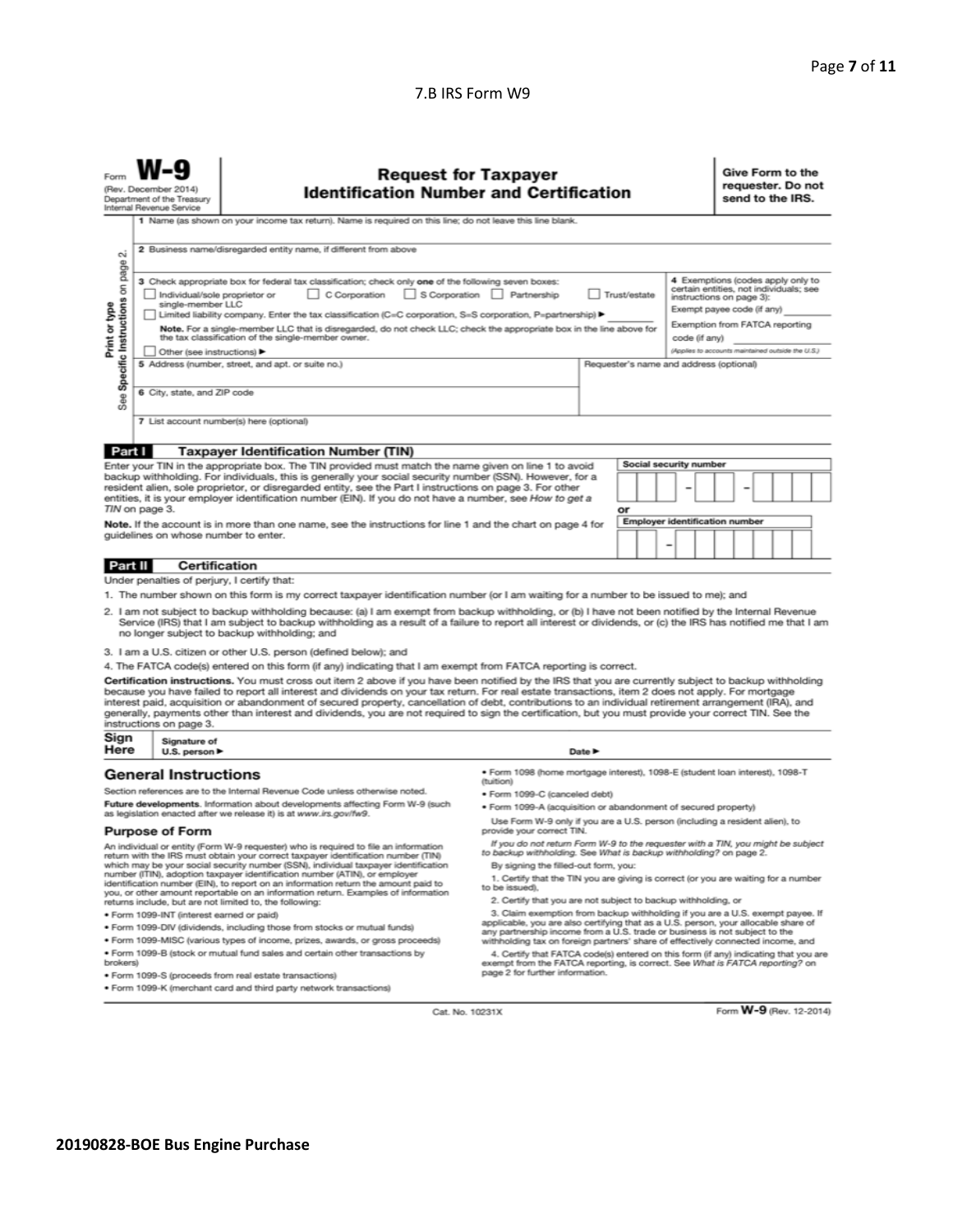### **ATTESTATION RE PERSONNEL USED IN CONTRACT PERFORMANCE**

| CONTRACTOR LEGAL ENTITY NAME:                                          |  |
|------------------------------------------------------------------------|--|
| FEDERAL EMPLOYER IDENTIFICATION NUMBER:<br>(or Social Security Number) |  |

**The Contractor, identified above, does hereby attest, certify, warrant and assure that the Contractor shall not knowingly utilize the services of an illegal immigrant in the performance of this Contract and shall not knowingly utilize the services of any subcontractor who will utilize the services of an illegal immigrant in the performance of this Contract, T.C.A. § 12-3-309.**

SIGNATURE & DATE:

*NOTICE: This attestation MUST be signed by an individual empowered to contractually bind the Contractor.*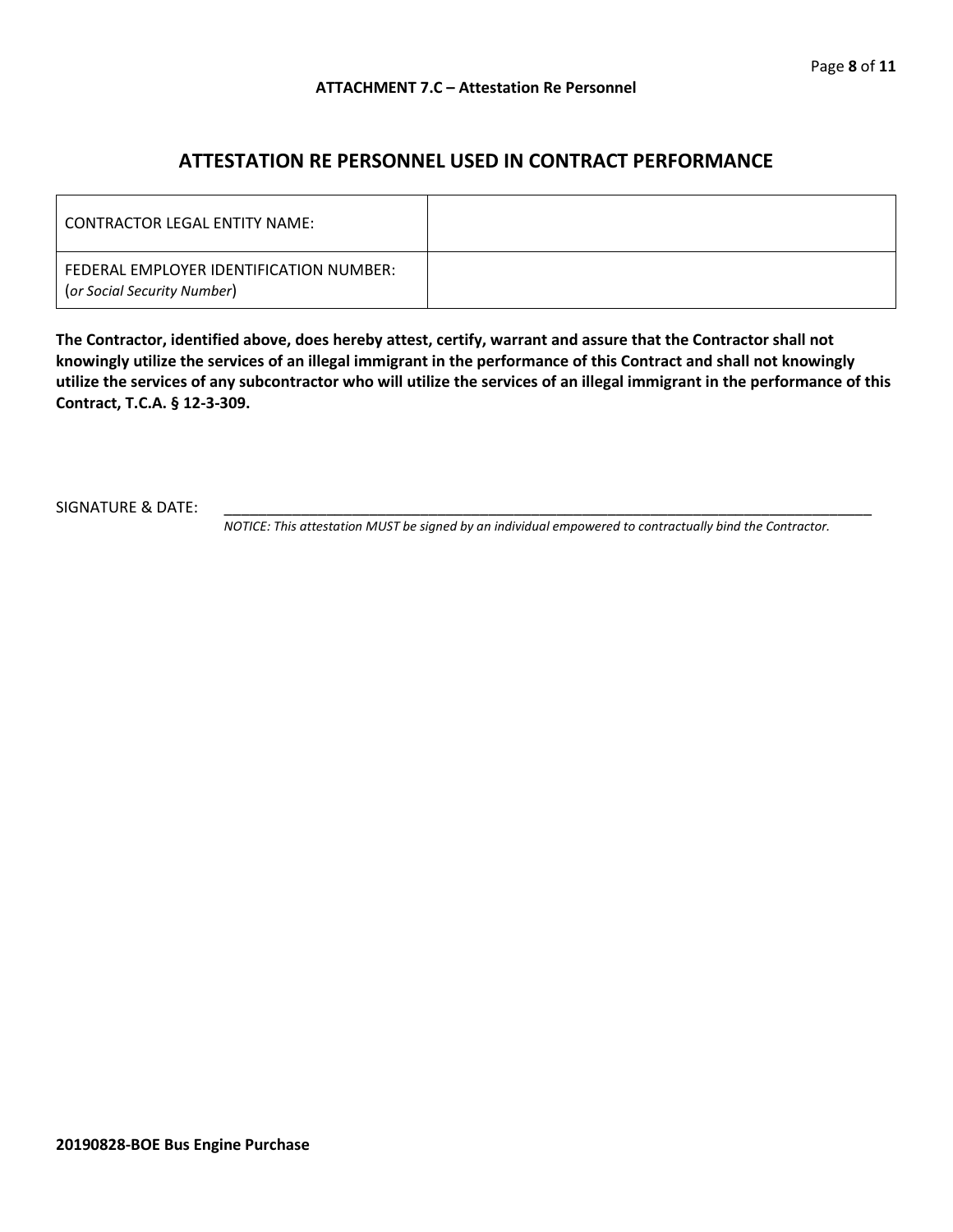#### **ATTACHMENT 7.D – Standard Terms & Conditions SUMNER COUNTY BOARD OF EDUCATION (SCS)**

#### **1. PREPARATION AND SUBMISSION OF BID.**

- **a.** Failure to examine any drawings**,** specifications, or instructions will be at the proposer's risk. Any deviation from the stated terms, conditions and specifications must be coordinated with and approved in writing by the SCS Purchasing Supervisor.
- **b.** ITB SUBMITTAL / SIGNATURE: Proposal shall give the full name and business address of the bidder. If the proposer is a corporation, the name shall be stated as it is in the corporate charter. Proposals must be signed in ink by the proposer's authorized agent. Unsigned proposals will be rejected. Proposals are to be sealed and the outside of the envelope is to reference the ITB number. The person signing the proposal must show their title, and if requested by SCS, must furnish satisfactory proof of his or her authority to bind his or her company in contract. Proposer understands that by submitting a proposal with an authorized signature, it shall constitute an offer to SCS. Proposals must be typewritten or in ink; otherwise they may not be considered. Purchase orders will be issued to the firm name appearing on the W9. Electronic submissions via email, fax, etc. shall not be accepted.
- **c.** SCS is not responsible for any costs incurred by any vendor pursuant to the ITB. The vendor shall be responsible for all costs incurred in connection with the preparation and submission of its proposal.
- **d.** All proposers must be in compliance with T.C.A. § 62-6-119 at the time of proposal submission and provide evidence of compliance with the applicable provisions of the chapter before such proposal may be considered.
- **e.** Proposals are to be received in the location designated in the ITB no later than the specified date and time. Late submissions will NOT be opened or considered.
- **f.** No erasures permitted. Errors may be crossed out and corrections printed in ink or typewritten adjacent to error and must be initialed in ink by person signing the proposal.
- **g.** Specifications: Reference to available specifications shall be sufficient to make the terms of the specifications binding on the proposer. The use of the name of a manufacturer, or any special brand or make in describing an item does not restrict the proposer to that manufacturer or specific article, unless specifically stated. Comparable products of other manufacturers will be considered if proof of compatibility is contained in the proposal. Proposers are required to notify SCSs Purchasing Supervisor whenever specifications/procedures are not perceived to be fair and open. The articles on which the proposals are submitted must be equal or superior to that specified. Informative and Descriptive Literature: The proposer must show brand or trade names of the articles proposed, when applicable. It shall be the responsibility of the vendor, including vendors whose product is referenced, to furnish with the proposal such specifications, catalog pages, brochures or other data as will provide an adequate basis for determining the quality and functional capabilities of the product offered. Failure to provide this data may be considered valid justification for rejection of proposal.
- **h.** Samples: Samples of items when called for, must be furnished free of expense, and if not destroyed will, upon vendor's request within ten (10) days of proposal opening, be returned at the proposer's expense. Each sample must be labeled with the proposer's name, manufacturer's brand name and number, ITB number and item reference.
- **i.** Time of Performance: The number of calendar days in which delivery is to be made after receipt of order shall be stated in the proposal and may be a factor in making an award, price notwithstanding. If no delivery time is stated in the proposal, proposer agrees that delivery is to be made within two weeks (10 business days) of order.
- **j.** Transportation and delivery charges should be included in the price and be fully prepaid by the vendor to the destination specified in the ITB. Proposal prices shall include delivery of all items F.O.B. destination.
- **k.** New materials and supplies must be delivered unless otherwise specifically stated in the ITB.
- **l.** Alternate/multiple proposals will not be considered unless specifically called for in the ITB.
- **m.** Only proposals submitted on ITB forms furnished by SCS will be considered.
- **n.** By signing the ITB where indicated, the proposer agrees to strictly abide by all local, state and federal statutes and regulations. The proposer further certifies that this proposal is made without collusion or fraud.
- **o.** Error in Proposal. In case of error in the extension of prices in the proposal, the unit price will govern. Late submissions will NOT be opened or considered. Proposers are cautioned to verify their proposals before submission, as amendments received after the ITB deadline will not be considered. No proposal shall be altered, amended or withdrawn after opening. After proposal opening, a proposer may withdraw a proposal only when there is obvious clerical error such as a misplaced decimal point, or when enforcement of the proposal would impose unconscionable hardship due to an error in the proposal resulting in a quotation substantially below the other proposals received. Proposal withdrawals will be considered only upon written request of the proposer.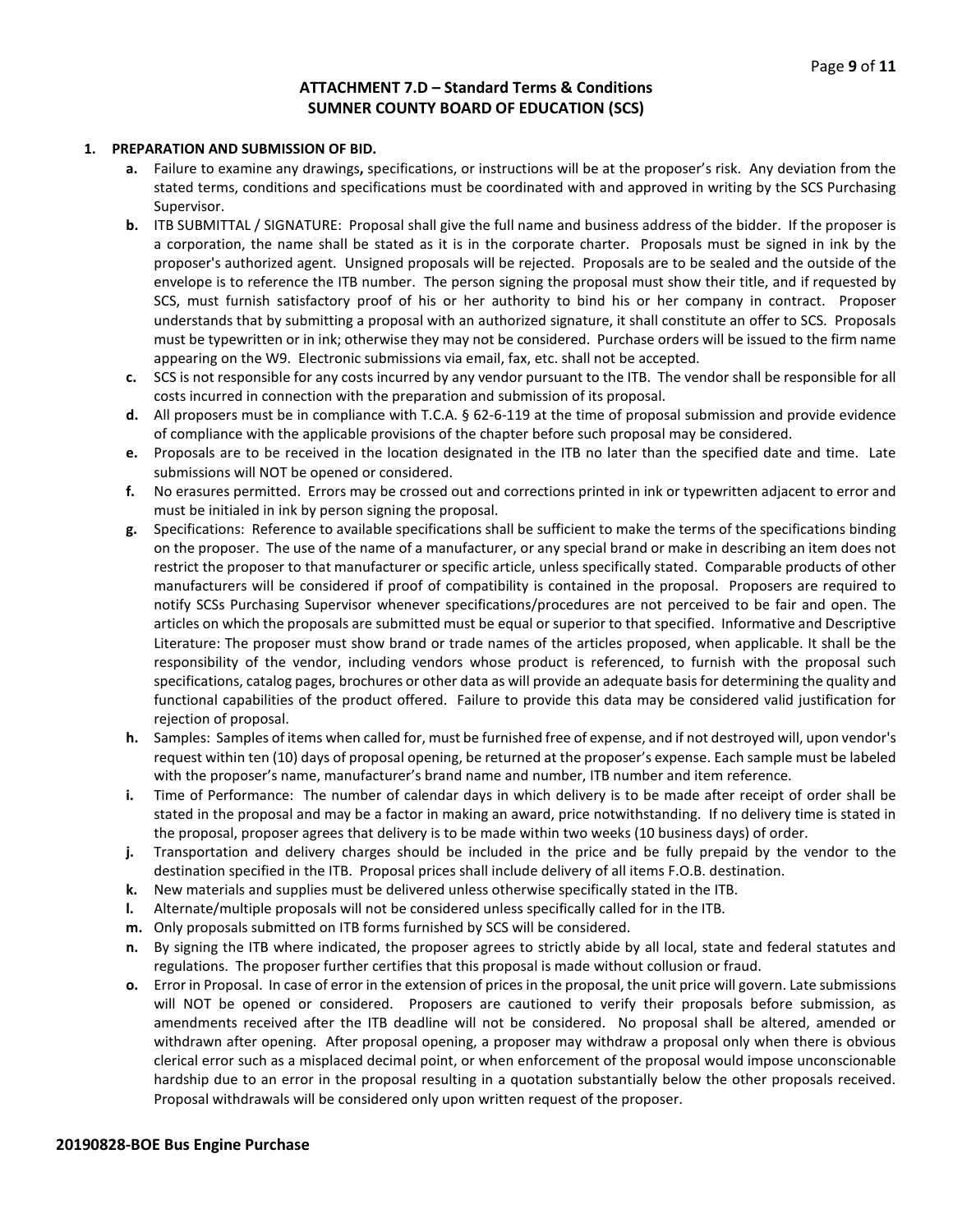- **2. OPEN RECORDS.** In order to comply with the provisions of the Tennessee Open Records Act, all proposals will be publicly opened and are subject to public inspection after the award upon written request. Proposers may be present at ITB opening. Summary information will be posted the SCS website, www.sumnerschools.org under the Invitation to Bid link.
- **3. ACCEPTANCE AND AWARD.** SCS reserves the right to reject any and all proposals and to waive any informality in proposals and, unless otherwise specified by the proposers to accept any item in the proposal. Action to reject all proposals shall be taken for unreasonably high prices, errors in the bid documents, cessation of need, unavailability of funds, or any other reason approved by SCS.
	- **a.** Contracts and purchases will be made with the lowest, responsive, responsible, qualified proposer. The quality of the articles to be supplied, their conformity with the specifications, their suitability to the requirements of the Institution, cash discount offered, and the delivery terms will be taken into consideration.
	- **b.** Any deviation from these stated terms, specifications and conditions must be coordinated with and approved in writing by the Purchasing Supervisor.
	- **c.** Prices quoted on the response (if any) are to be considered firm and binding until the said equipment, supplies or services are in the possession of SCS.
	- **d.** SCS reserves the right to order more or less than the quantity listed in the proposal.
	- **e.** If a proposal fails to state a time within which a proposal must be accepted, it is understood and agreed that SCS shall have ninety (90) days to accept.
	- **f.** No purchase or contract is authorized or valid until the issuance of a SCS purchase order in accordance with SCS policy. No SCS employee is authorized to purchase equipment, supplies or services prior to the issuance of such a purchase order.
	- **g.** The contract may not be assigned without written SCS consent.
	- **h.** If the appropriate space is marked on the ITB, other Institutions (such as State, Local and/or Public Agencies) may purchase off the contract during the same period as SCS.
	- **i.** The awarded proposer will be required to post a performance and payment bond in the amount of 25% of the contract price if it exceeds \$100,000 as stated by T.C.A. §12-4-201.
	- **j.** If the project cost is in excess of \$25,000 a performance bond must be secured by the requesting part in an amount equal to the market improvement value.
- **4. PAYMENT**. Payment terms must be specified in the proposal, including any discounts for early payment. Partial payments will not be approved unless justification for such payment can be shown. Terms will be NET 30 days. Payment will not be made until the conditions and specifications of the ITB are inspected and approved as conforming by persons appointed by SCS.
- **5. DEFAULT OF SELECTED VENDOR.** In case of vendor default, SCS may procure the articles or services from other sources and hold the defaulting vendor responsible for any resulting cost. If the awarded vendor violates any terms of their proposal, the contract, SCS policy or any law, they may be disqualified from submitting proposals for a period of two years for minor violations or longer for major violations. Proposals from disqualified bidders will not be accepted during the period of disqualification.
- **6. INSPECTION OF PURCHASES.** Articles received which are not equivalent will not be accepted and will be picked up by the vendor or returned to vendor, shipping charges collect. SCS shall have a reasonable period in which to inspect and accept or reject materials without liability. If necessity requires SCS to use nonconforming materials, an appropriate reduction in payment may be made.
- **7. TAXES.** SCS is tax exempt; do not include taxes in quotation. Vendors making improvements or additions to or performing repair work on real property for SCS are liable for any applicable sales or use tax on tangible personal property used in connection with the contract or furnished to vendors by the state for use under the contract.
- **8. NONDISCRIMINATION.** SCS is an equal opportunity employer. SCS and bidder agree to comply with Titles VI and VII of the Civil Rights Act of 1964, Title IX of the Education Amendments of 1972, Section 504 of the Rehabilitation Act of 1973, Executive Order 11,246, the Americans with Disabilities Act of 1990 and the related regulations to each. Each party assures that it will not discriminate against any individual including, but not limited to employees or applicants for employment and/or students, because of race, religion, creed, color, sex, age, disability, veteran status or national origin. In the event that any claims should arise with regards to violations of any such local, state or federal law, statues, rule or regulations, the vendor will indemnify and hold SCS harmless for any damages, including court costs or attorney fees, which might be incurred.